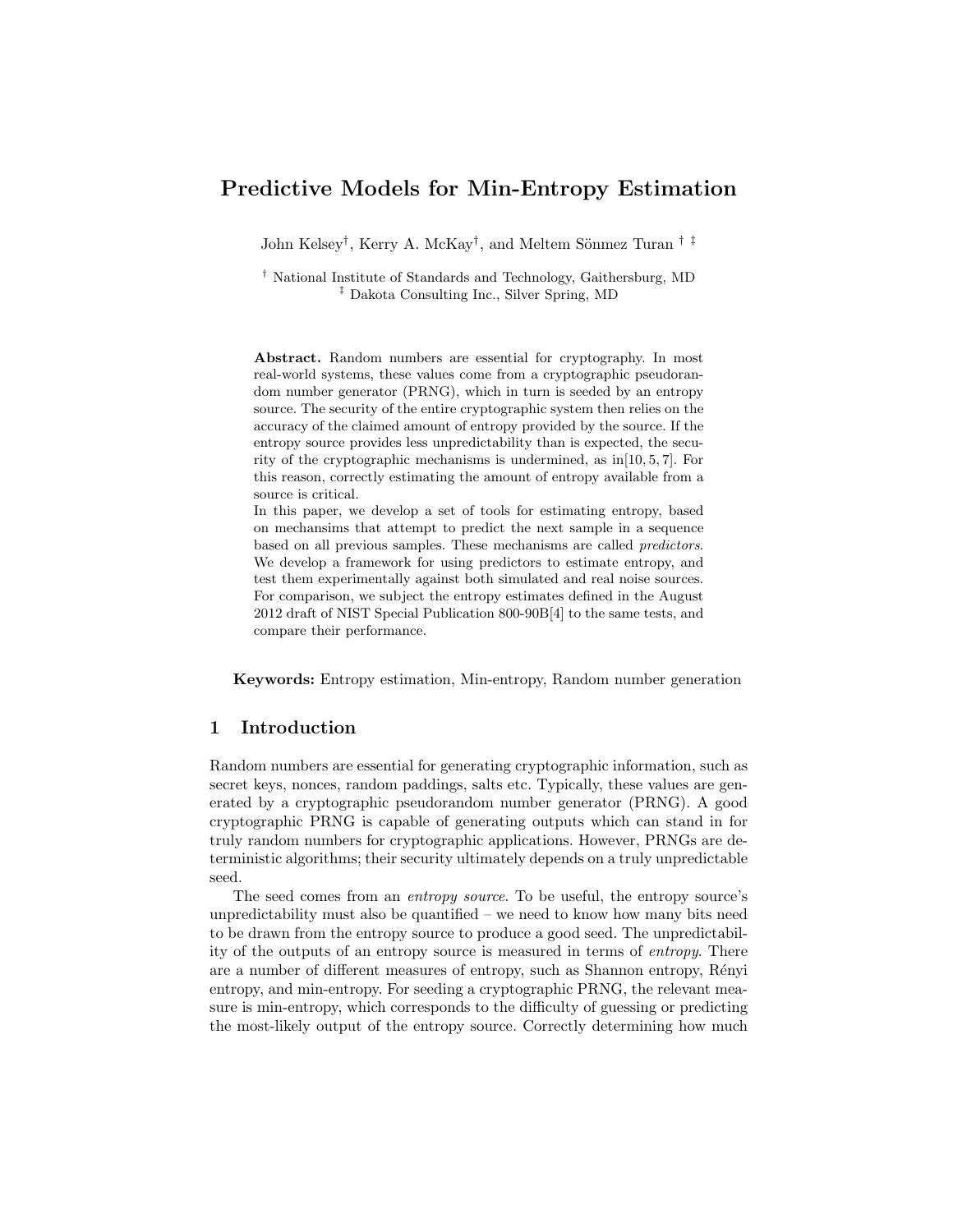entropy is present in a sequence of outputs is critical–researchers have shown examples of deployed systems whose PRNG seeds were not sufficiently unpredictable, and as a result, cryptographic keys were compromised  $[10, 5, 7]$ . Estimating the amount of entropy that an entropy source provides is necessary to ensure that randomly generated numbers are sufficiently difficult to guess. However, entropy estimation is a very challenging problem when the distribution of the outputs is unknown and common assumptions (e.g. outputs are independent and identically distributed (i.i.d.)) cannot be made.

There are various approaches to entropy estimation. Plug-in estimators, also called maximum-likelihood estimators, apply the entropy function on empirical distributions (e.g., see  $[2, 15]$ ). Methods based on compression algorithms (e.g., see [11, 20]) use match length or frequency counting to approximate entropy. Hagerty and Draper provided a set of entropic statistics and bounds on the entropy in [9]. Lauradoux et al. [12] provided an entropy estimator for nonbinary sources with an unknown probability distribution that converges towards Shannon entropy.

Draft NIST Special Publication (SP) 800-90B [4] discusses procedures for evaluating how much entropy per sample can be obtained from an entropy source. It also provides a suite of five entropy estimators for sequences that do not satisfy the i.i.d. assumption. Each estimator takes a sequence of minimally-processed samples from the underlying unpredictable process in the entropy source, and uses them to derive an entropy estimate. The entropy assessment of the source is the minimum of the estimates obtained from the five estimators. This estimate is intended to be used for entropy sources that undergo validation testing in order to comply with Federal Information Processing Standard 140-2 [14].

It is important to note that good entropy estimation requires knowledge of the underlying nondeterministic process being used by the entropy source; statistical tests such as those referenced above and in this paper can only serve as a sanity check on that kind of estimate. Indeed, many of the experiments described in the remainder of this paper are based on using a non-cryptographic PRNG with a short seed to convincingly simulate an entropy source with some set of properties, in order to test the entropy estimators.

#### 1.1 Entropy and Predictability

Shannon first investigated the relationship between the entropy and predictability of a sequence in 1951 [18], using the ability of humans to predict the next character in the text to estimate the entropy per character. In fact, predictability is exactly what we are interested in when considering the performance of an entropy source. An inadequate source of entropy allows the attacker to predict the PRNG's seed, and thus to predict all future pseduorandom numbers produced by the PRNG. More recently, in [1], there is a discussion of a method called a predictor, but details on how it works is missing.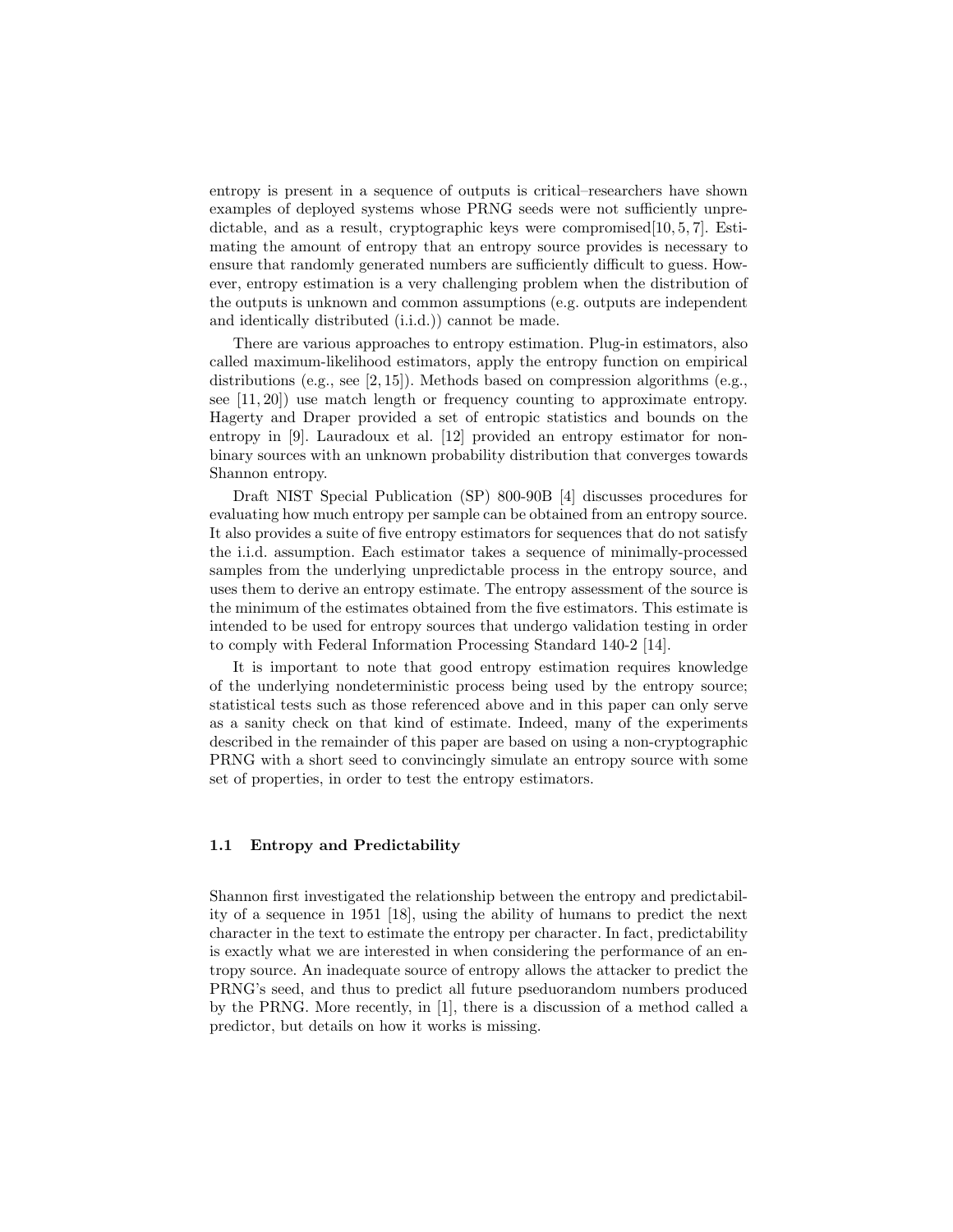#### 1.2 Our Contributions

In this paper, we develop an alternative approach to estimating min-entropy, based on the ability of any of several models to successfully predict a source's outputs. These models are called predictors. Each predictor is an algorithm that attempts to predict each element in a sequence of samples, and updates its internal state based on the samples seen so far. A predictor that successfully predicts  $\frac{1}{2}$  of the samples from a source demonstrates that the sequence elements can be predicted with probability at least  $\frac{1}{2}$ -at worst, an attacker could use the same algorithm to predict the sequence as is used by the predictor, but he might manage to find a better algorithm. That translates to a min-entropy of the source of at most 1 bit/sample, because  $-\log_2(\frac{1}{2}) = 1$ .

Our contributions include:

- 1. We introduce the use of predictors to estimate min-entropy of a noise source.
- 2. We describe a framework for using predictors for entropy estimation, including:
	- (a) Entropy estimates from both global and local performance.
	- (b) The use of ensemble predictors to combine similar predictors together.
	- (c) The strategy of taking the minimum of all predictors' estimates.
- 3. We define a starting set of predictors which perform well in experiments, and which may be used directly for entropy estimation.
- 4. We describe a set of experiments to compare the performance of our predictors against that of the non-i.i.d. entropy estimators in the draft SP 800- 90B[4], on two different kinds of data:
	- (a) Data from simulated sources, whose correct entropy/sample is known.
	- (b) Data from real-world hardware RNGs, whose correct entropy/sample is not known.
- 5. In both cases, our predictors performed very well, giving more accurate estimates than the 90B estimates where the correct entropy/sample was known, and comparable or lower estimates for the real-world sources.

### 1.3 Guide to the Rest of the Paper

The remainder of the paper is organized as follows. Section 2 provides fundamental definitions about entropy. Section 3 describes the entropy estimation using predictors, and Section 4 gives descriptions of several simple predictors. Section 5 provides experimental results, and the last section concludes the study with some future directions.

# 2 Preliminaries

Entropy sources, as defined in [4], are composed of three components; noise sources that extract randomness from physical phenomena, health tests that aim to ensure that entropy sources operate as expected, and (optional) conditioning functions that improve the statistical quality of the noise source outputs. The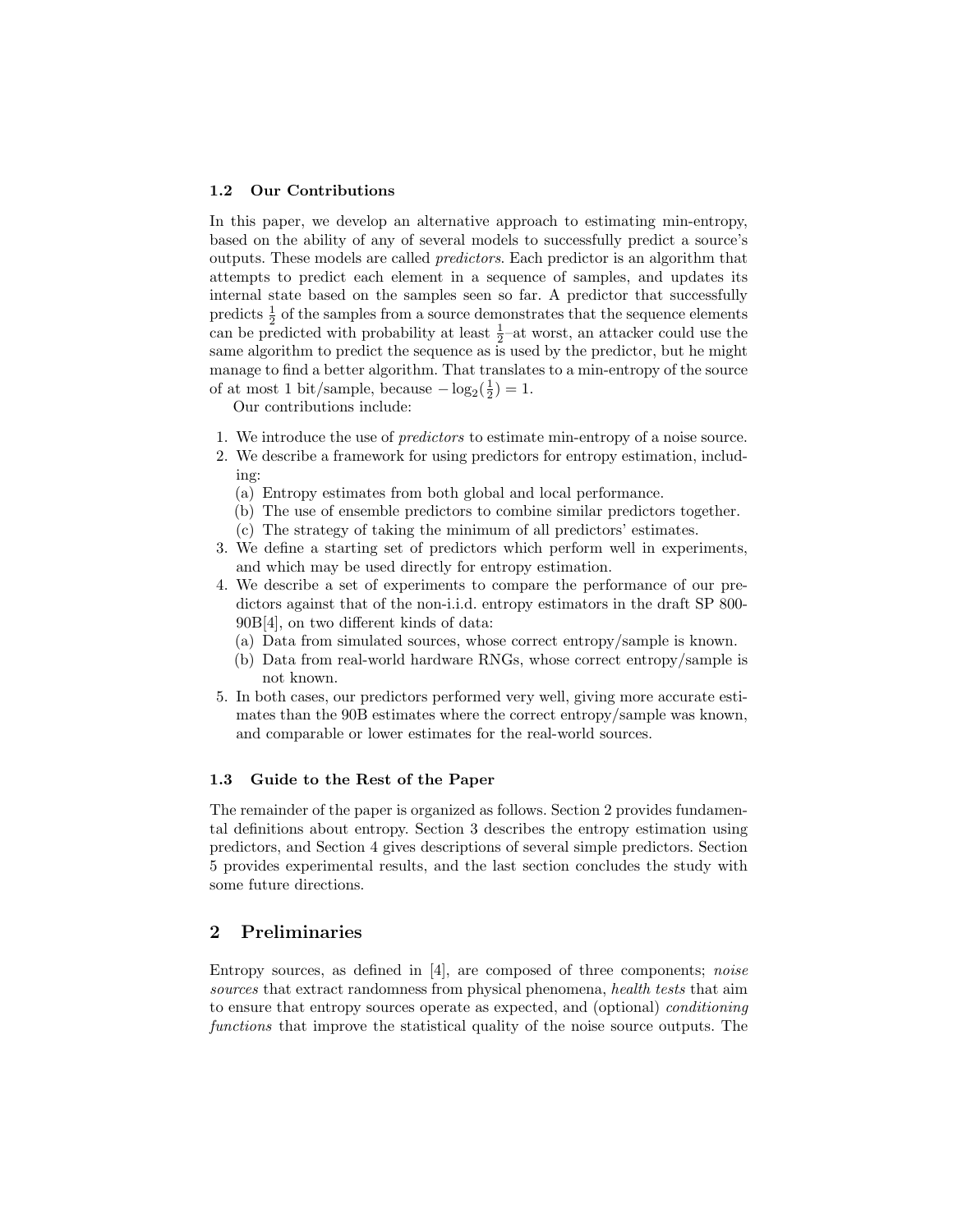conditioning function is deterministic, hence does not increase the entropy of the outputs of the noise source. In this study, we are concerned only with the noise source outputs, and estimating the entropy/sample present in them. Also, in this study, we assume that the samples obtained from a noise source consist of fixedlength bitstrings, which can be considered either as symbols in an alphabet, or as integers.

Let X be a discrete random variable taking values from the finite set  $A =$  ${x_1, x_2, \ldots, x_k}$ , with  $p_i = Pr(X = x_i)$ ,  $\forall x \in A$ . The min-entropy of X is defined as  $-\log_2(\max\{p_1,\ldots,p_k\}).$ 

If  $X$  has min-entropy  $h$ , then the probability of observing any particular value is no greater than  $2^{-h}$ . The maximum possible value for min-entropy of an i.i.d random variable with k distinct values is  $log_2(k)$ , which is attained when the random variable has a uniform probability distribution, i.e.,  $p_1 = p_2 = \ldots =$  $p_k = \frac{1}{k}.$ 

A stochastic process  $\{X_n\}_{n\in\mathbb{N}}$  that takes values from a finite set A is called a first-order Markov chain, if

$$
Pr(X_{n+1}=i_{n+1}|X_n=i_n,X_{n-1}=i_{n-1},\ldots,X_0=i_0)=Pr(X_{n+1}=i_{n+1}|X_n=i_n),
$$

for all  $n \in \mathbb{N}$  and all  $i_0, i_1, \ldots, i_n, i_{n+1} \in A$ . The initial probabilities of the chain are  $p_i = Pr(X_0 = i)$ , whereas the transition probabilities  $p_{ij}$  are  $Pr(X_{n+1} =$  $j|X_n = i$ . In a d-th order Markov Model, the transition probabilities satisfy

$$
Pr(X_{n+1} = i_{n+1} | X_n = i_n, ..., X_1 = i_1) = Pr(X_{n+1} = i_{n+1} | X_n = i_n, ..., X_1 = i_{n-d}).
$$

The min-entropy of a Markov chain of length L is defined as

$$
H = -\log_2(\max_{i_1,\ldots,i_L} p_{i_1} \prod_{j=1}^L p_{i_j i_{j+1}}).
$$

The entropy per sample can be approximated by dividing  $H$  by  $L$ .

# 3 Entropy Estimation Using Predictors

A predictor contains a model that is updated as samples are processed sequentially. For each sample, the model offers a prediction, obtains the sample, and then updates its internal state, based on the observed sample value in order to improve its future predictions. The general strategy of the predictors is summarized in Fig. 1. It is important to note that predictors do not follow "traditional" supervised learning methods of training and evaluation. In particular, traditional methodologies contain disjoint training and testing sets. The training set is used to construct the model, possibly performing many passes over the data, and the testing data is used to evaluate the model but not update it. Predictors, on the other hand, use all observations to update the model. In other words, all observations are part of the training set. This allows the predictor to continually update its model, and remain in the training phase indefinitely. All observations are also part of the testing set, because a predictor is evaluated based on all predictions that were made since its initialization.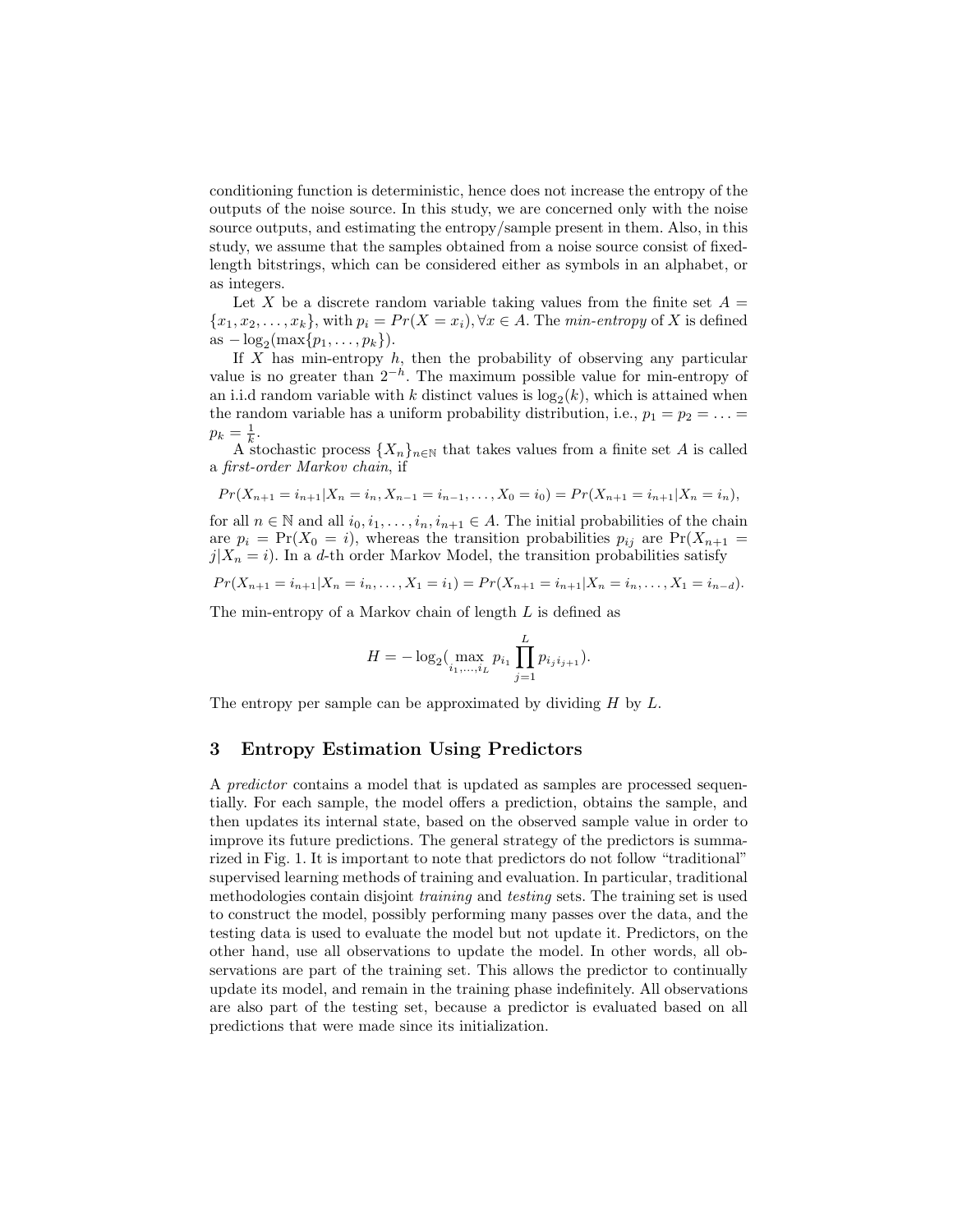

Fig. 1: General strategy of predictors

### 3.1 Predictor Performance and Entropy Bounds

There are two ways to broadly measure the performance of a predictor. The first one, which we call global predictability, considers the number of accurate predictions over a long period, whereas the second measure, called local predictability, considers the length of the longest run of correct predictions.

A predictive model that can predict each sample value with probability greater than a random guess, on average, will give the attacker a better than expected chance to guess a PRNG seed each time one is generated. A predictive model that usually gives a much lower probability of success, but which occasionally gives a lengthy run of correct predictions in a row, gives the attacker a chance at guessing a specific PRNG seed very cheaply.

A predictor's performance can be expressed as a probability, and it provides a lower bound on the best performance an attacker could get predicting the source's outputs–an attacker will never do worse than the predictor (he could just reuse it directly), but he may do better. That lower bound on the probability of making a correct prediction gives an upper bound on the entropy/sample of the source–the more predictable a source is, the less entropy it has. This relationship is easy to see in the formula for min-entropy: If  $p^*$  is the probability of predicting the next sample using the best possible predictor, then  $H = -\log_2(p^*)$  is the min-entropy of the next sample. As  $p^*$  gets closer to one, H gets closer to 0; as  $p^*$  gets closer to 0, H gets bigger.

Our predictors estimate entropy by first estimating the probability of successful prediction (both globally and locally) with a 95% upper bound, and then computing the min-entropy that would correspond to that success probability. The 95% upper bound ensures somewhat conservative estimates, and also matches the way entropy estimates are calculated by the estimators in 90B.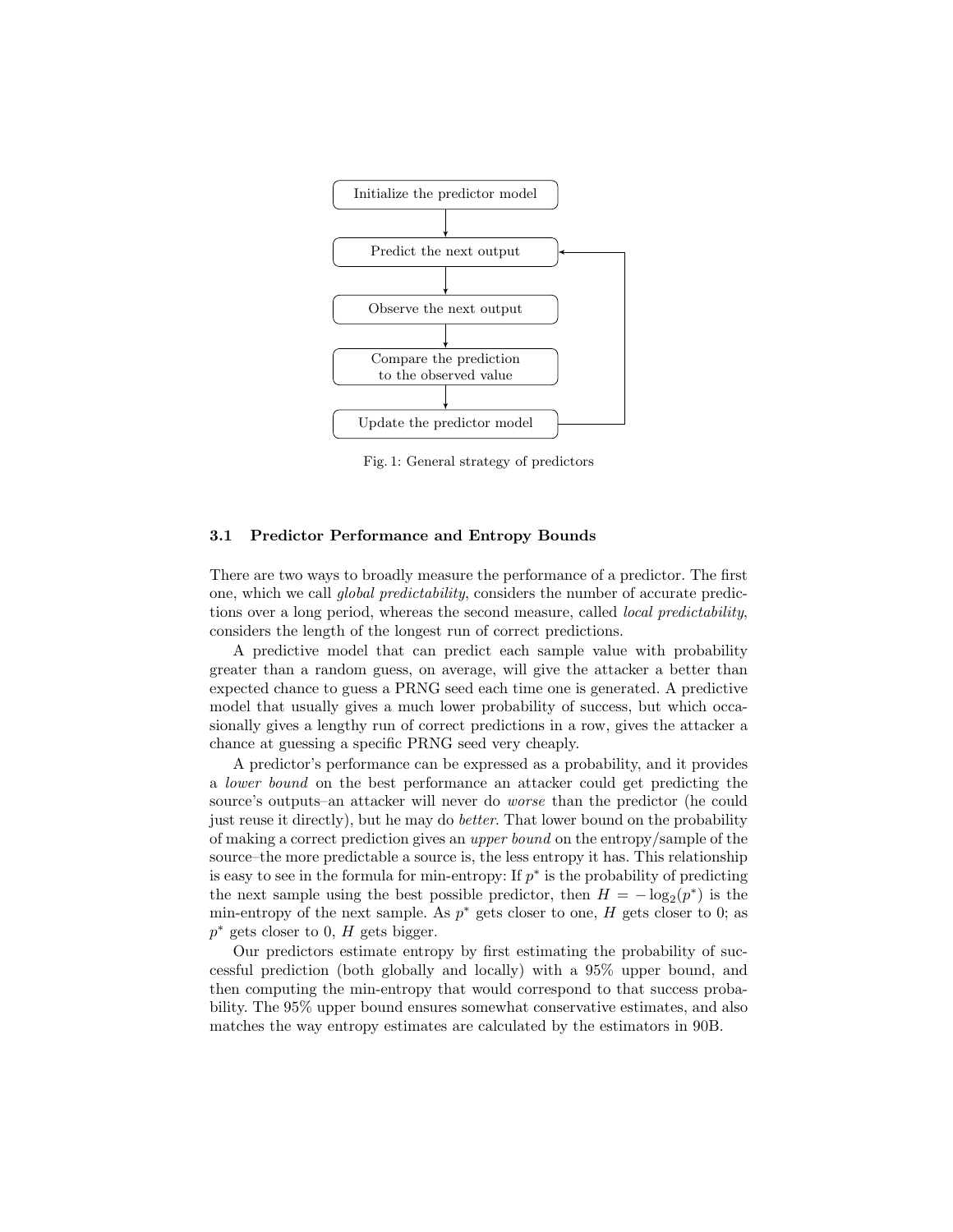#### 3.2 Global Predictability

A predictor's global accuracy  $p_{acc}$  is the probability that the predictor will correctly predict a given sample from a noise source over a long sequence of samples. Accuracy is simply the percentage of predictions that were correct. Let c denote the count of correct predictions, and  $n$  be the number of predictions made. For a given predictor, a straightforward estimate of its accuracy is

$$
\hat{p}_{acc} = \frac{c}{n}.\tag{1}
$$

Our predictors compute a confidence interval on  $\hat{p}_{acc}$ , making the assumption that the success probability of each prediction is independent of the correctness of other predictions. The upper bound of the  $(1 - \alpha)$ % confidence interval on  $\hat{p}_{acc}$ , denoted as  $\tilde{p}_{acc}$  is calculated as;.

$$
\tilde{p}_{acc} = \begin{cases}\n1 - \left(\frac{\alpha}{2}\right)^{\frac{1}{n}}, & \text{if } \hat{p}_{acc} = 0, \\
1, & \text{if } \hat{p}_{acc} = 1, \\
\hat{p}_{acc} + t_{\alpha} \sqrt{\frac{\hat{p}_{acc}(1 - \hat{p}_{acc})}{n - 1}}, & \text{otherwise,} \n\end{cases}
$$
\n(2)

where  $t_{\alpha}$  refers to the upper  $\alpha/2$  tail of Student's t-distribution with n-1 degrees of freedom<sup>1</sup>. Note that if  $\hat{p}_{acc}$  is 1 or 0, computing a confidence interval using the Student's t-distribution is not valid. In these cases, confidence intervals are calculated using the binomial distribution.

The global min-entropy estimate for this predictor,  $\hat{H}_{acc}$ , is derived from  $\tilde{p}_{acc}$ using

$$
\hat{H}_{global} = -\log_2(\tilde{p}_{acc}).\tag{3}
$$

#### 3.3 Local Predictability

A second method to measure the performance of a predictor uses the length of the longest run of correct predictions. This estimate is valuable mainly when the source falls into a state of very predictable outputs for a short time. Should this happen, the estimated min-entropy per sample will be lower.

This entropy estimate can be obtained using statistical tools used to analyze recurrent events. Let  $r$  be one greater than the longest run of correct predictions (e.g., if the longest run has length 3, then  $r = 4$ ). Then the probability that there is no run of length  $r$ , is calculated as

$$
\alpha = \frac{1 - px}{(r + 1 - rx)q} \cdot \frac{1}{x^{n+1}},\tag{4}
$$

where  $q = 1 - p$ , n is the number of predictions and x is the real positive root of the polynomial  $1-x+qp^rx^{r+1}=0$  [6]. The root x can be efficiently approximated

<sup>&</sup>lt;sup>1</sup>  $t_{\alpha}$  can be approximated by the  $1 - \frac{1}{2}\alpha$  percentile of a standard normal distribution, when  $n > 30$ .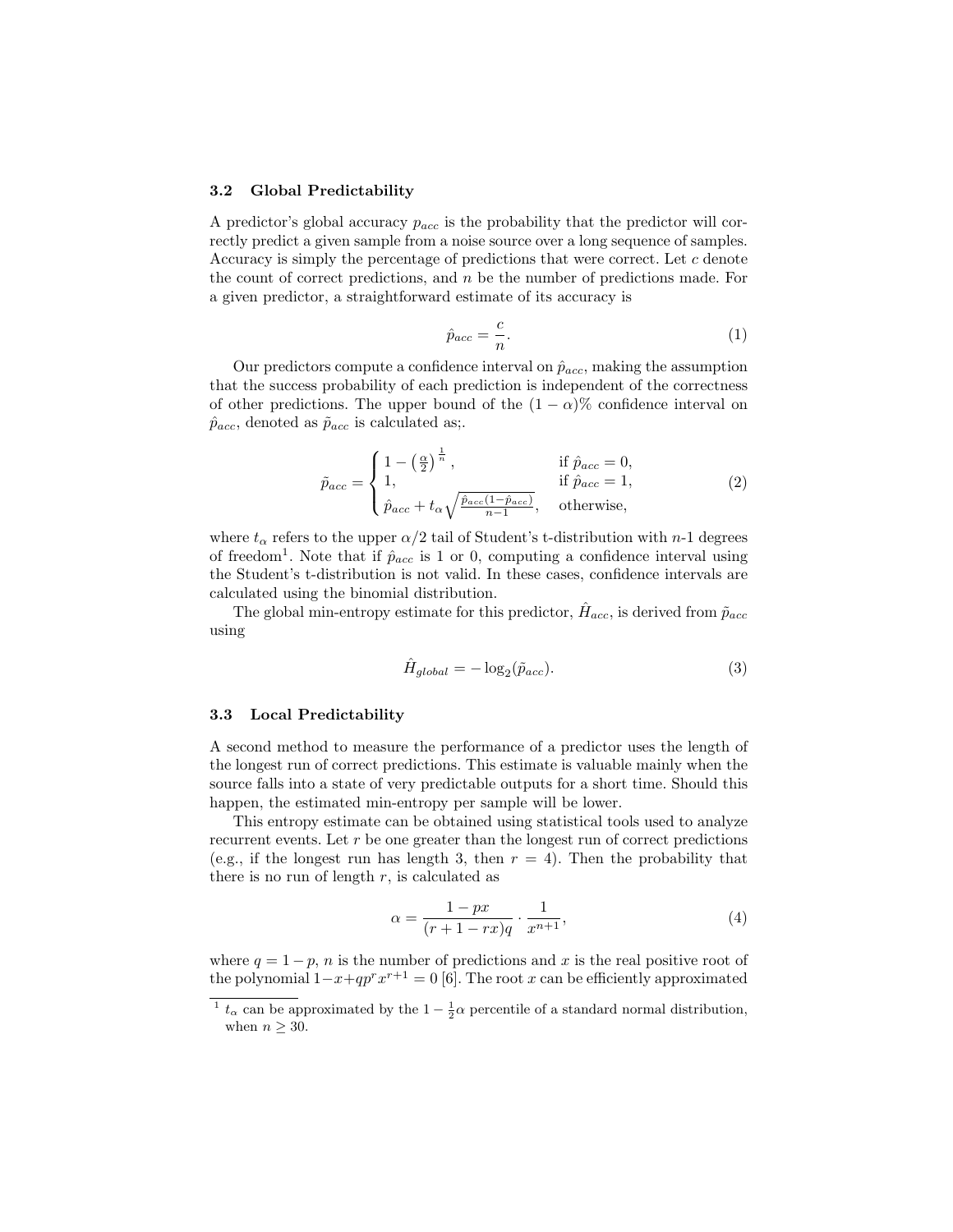using the recurrence relation  $x_{i+1} = 1 + qp^r x_i^{r+1}$ , as it converges on the root. In our experiments, ten iterations appear to be sufficient to converge on the right answer. Note that there may be two real positive roots, one of which is  $\frac{1}{p}$ . This root is generally considered extraneous, and the recurrence relation will converge on it if and only if it is the only positive root. To find the min-entropy estimate, denoted as  $\hat{H}_{local}$ , using local predictability, first perform a binary search to solve for  $p$ , then the apply following equation

$$
\hat{H}_{local} = -\log_2 p. \tag{5}
$$

#### 3.4 Deriving a Final Estimate

The final entropy estimate for a predictor is the minimum of the global and the local entropy estimates, i.e.,

$$
\hat{H} = \min(\hat{H}_{global}, \hat{H}_{local}).
$$
\n(6)

Entropy Estimation Using Multiple Predictors In order to estimate the entropy of a given entropy source, we first select a set of predictors where each predictor is designed to successfully predict samples from sources with a certain kind of behavior. Then, we generate a long output sequence from the source, and evaluate the accuracy of each predictor, which provides an entropy estimate. After obtaining the estimates from the predictors, the final entropy estimate of the source is taken as the minimum of all the estimates.

If there is some predictable kind of behavior in the source, but no predictor is applied that can detect that behavior, then the entropy estimate will be overly generous. Because of this, it is important that a set of predictors that use different approaches be applied, and the lowest entropy estimate is taken as the final entropy estimate. By taking the minimum of all the predictors' estimates, we can guarantee that the predictor that was most effective at predicting the source's outputs determines the entropy estimate.

#### 3.5 Underestimates and Overestimates

Predictors work in four steps:

- 1. Assume a probability model for the source.
- 2. Estimate the model's parameters from the input sequence on the fly.
- 3. Use these parameters to try to predict the still-unseen values in the input sequence.
- 4. Estimate the min-entropy of the source from the performance of these predictions.

This last step means that models that are a bad fit for the source can give big overestimates, but not big underestimates in entropy. A model that's a bad fit for the source will lead to inaccurate predictions (by definition), and thus will lead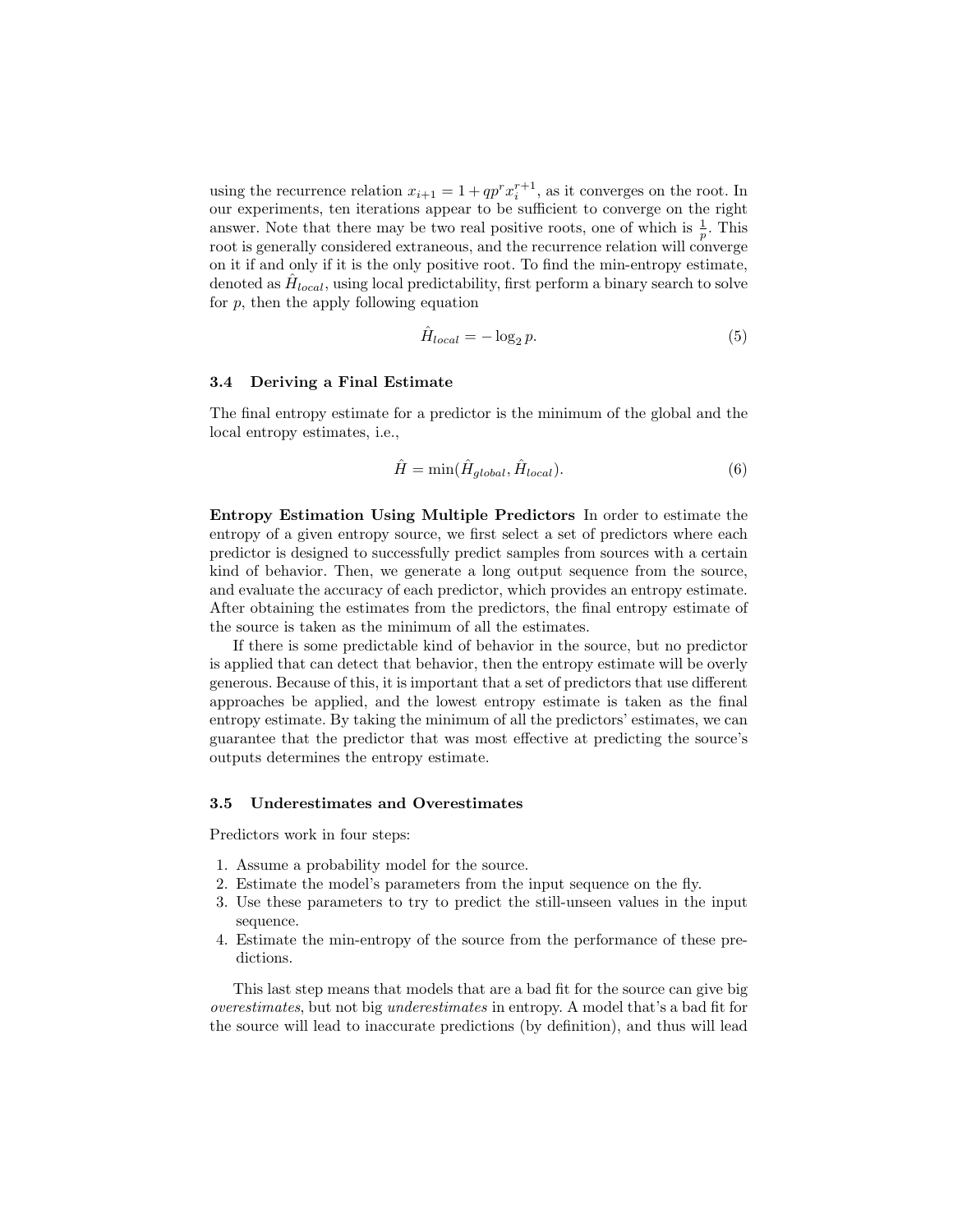to a too-high estimate of the source's entropy. This distinguishes predictors from other entropy estimation mechanisms, such as those of [4], which give consistent, large underestimates for some source distributions.

Predictors can still give underestimates for the source's entropy, but these are based on successful predictions of the samples from the source. For example, a predictor which should be able to predict  $\frac{1}{2}$  of the samples on average can have a run of unusually successful performance by chance, leading to an underestimate of entropy. Also, our predictors estimate a 95% upper bound on the success probability of the predictor from its performance, which also leads to underestimates on average. However, both of these effects are easy to bound, and for reasonable numbers of samples, they are small; by contrast, several of the 90B estimators are subject to huge systematic underestimates of entropy.

This means that the strategy of applying a large set of very different predictors to the sequence of noise source samples, and taking the minimum estimate, is workable. If five predictors whose underlying models are very bad fits for the noise source are used alongside one predictor whose underlying model fits the source's behavior well, the predictor that fits well will determine the entropy estimate–predictors that are a bad fit will never give large systematic underestimates. Further, this means that it's reasonable to include many different predictors–adding one more predictor seldom does any harm, and occasionally will make the entropy estimate much more accurate.

# 4 A Concrete Set of Predictors for Entropy Estimation

In this section, we present a set of predictors for categorical and numerical data that are designed to characterize the behaviors of the noise sources. Entropy sources, defined in SP 800-90B[4], produce discrete values from a fixed alphabet, represented as bitstrings. Therefore, we consider predictors as a solution to a classification problem, rather than a regression problem. However, we can still build predictors for numerical data (samples whose integer values are meaningful as integers), as well.

Predictors can be constructed using existing methods from online and stream classification, but do not need to be complex. Classifiers are often designed to be domain specific. However, for noise sources where few assumptions about the underlying probability distribution can be made, it may be difficult to construct sophisticated learners.

#### 4.1 Ensemble Predictors

Many of the predictors described below are ensemble predictors. An ensemble predictor is constructed using two or more subpredictors. At each point in the sequence of samples being processed, the ensemble predictor keeps track of which subpredictor has made the most correct predictions so far–that subpredictor's current prediction is used as the ensemble predictor's current prediction. Note that the ensemble predictor's final entropy estimate is based on the success of its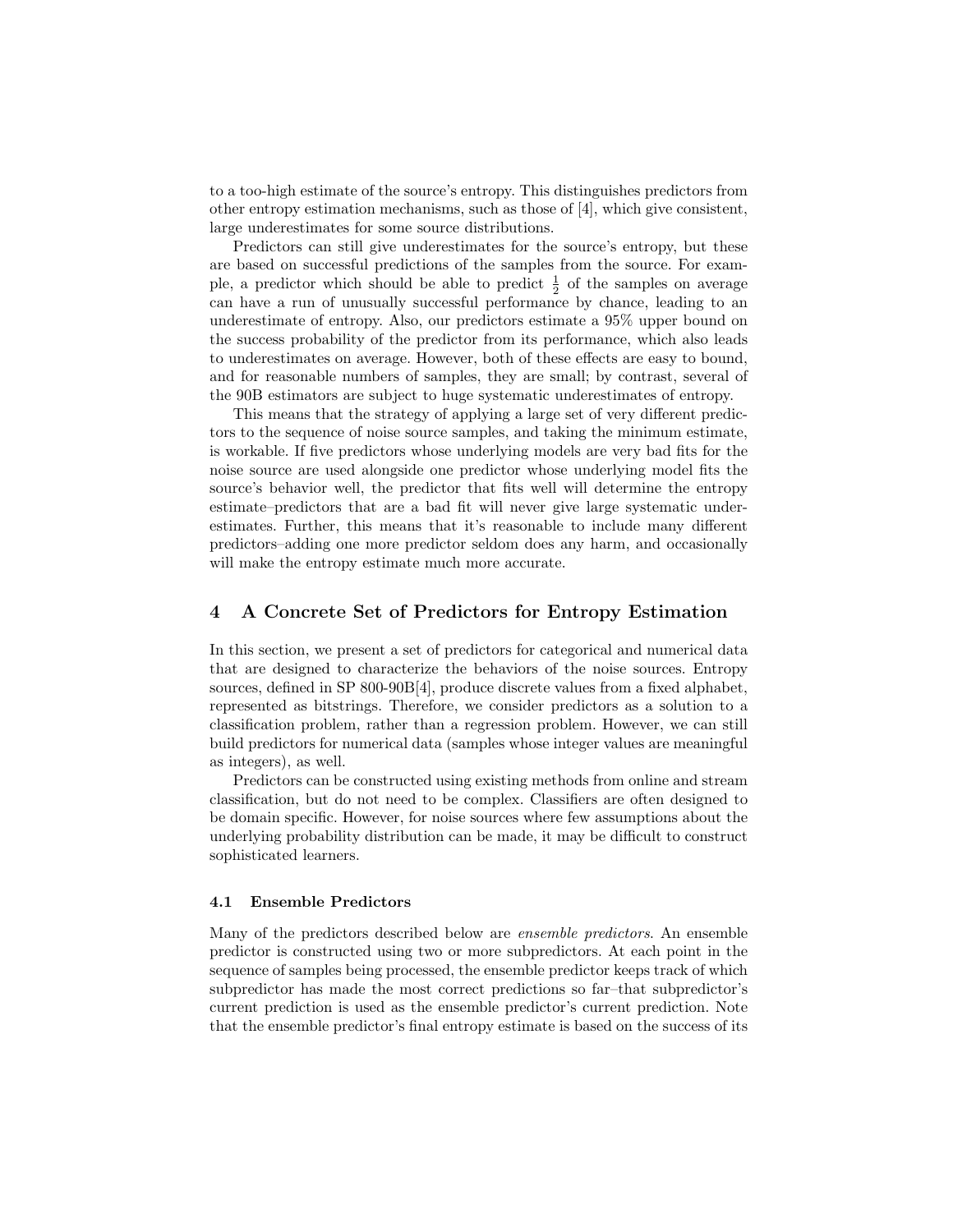own predictions. It is possible in principle for one of the subpredictors to have a higher final probability of successful prediction than the ensemble predictor.

Our ensemble predictors combine many similar subpredictors with slightly different model parameters–they allow us to construct a single predictor that in effect has many different choices for those model parameters at once, and which will choose the best set of parameters based on the data. A major benefit of using an ensemble predictor is that, for many sources, a collection of very similar predictors differing only in a few parameter choices would give very similar predictions. If we simply applied all these closely-related predictors directly and then took the minimum, we would introduce a systematic underestimate when all the closely-related predictors got similar results. By combining the similar predictors into a single ensemble predictor, we avoid this issue–adding more predictors with different parameters to the ensemble predictor will not introduce a bias toward underestimates.

### 4.2 Categorical Data Predictors

Here, we describe several predictors that assume that the samples represent categorical data, i.e., all samples have no numerical meaning or ordering, and serve as labels only.

Most Common in Window (MCW) maintains a sliding window of the most recently observed w samples, where w is a parameter which can be varied in different instances of the predictor. Its prediction is the most common value that has occurred in that window. If there is a tie for most common value in the window the window, the value that has occurred most recently is used. We expect the MCW predictor to perform well in cases where there is a clear mostcommon value, but that value varies over time. For example, a source whose most common value slowly changes due to environmental changes, such as operating temperature, might be approximated well by this predictor. In our experiments, this predictor is used inside the ensemble predictor MultiMCW.

Single Lag Predictor remembers the most recent  $N$  values seen, and predicts the one that appeared  $N$  samples back in the sequence, where  $N$  is a parameter to the predictor. We expect the single lag predictor to perform well on sources with strong periodic behavior, if  $N$  is close to the period. In our experiments, this predictor is used inside the Lag ensemble predictor.

Markov Model with Counting (MMC) remembers every N-sample string that has been seen so far, and keeps counts for each value that followed each N-sample string. N is a parameter for this predictor. We expect the MMC predictor to perform well on data from any process that can be accurately modeled by an Nth-order Markov model. In our experiments, this predictor is used inside the MultiMMC ensemble predictor.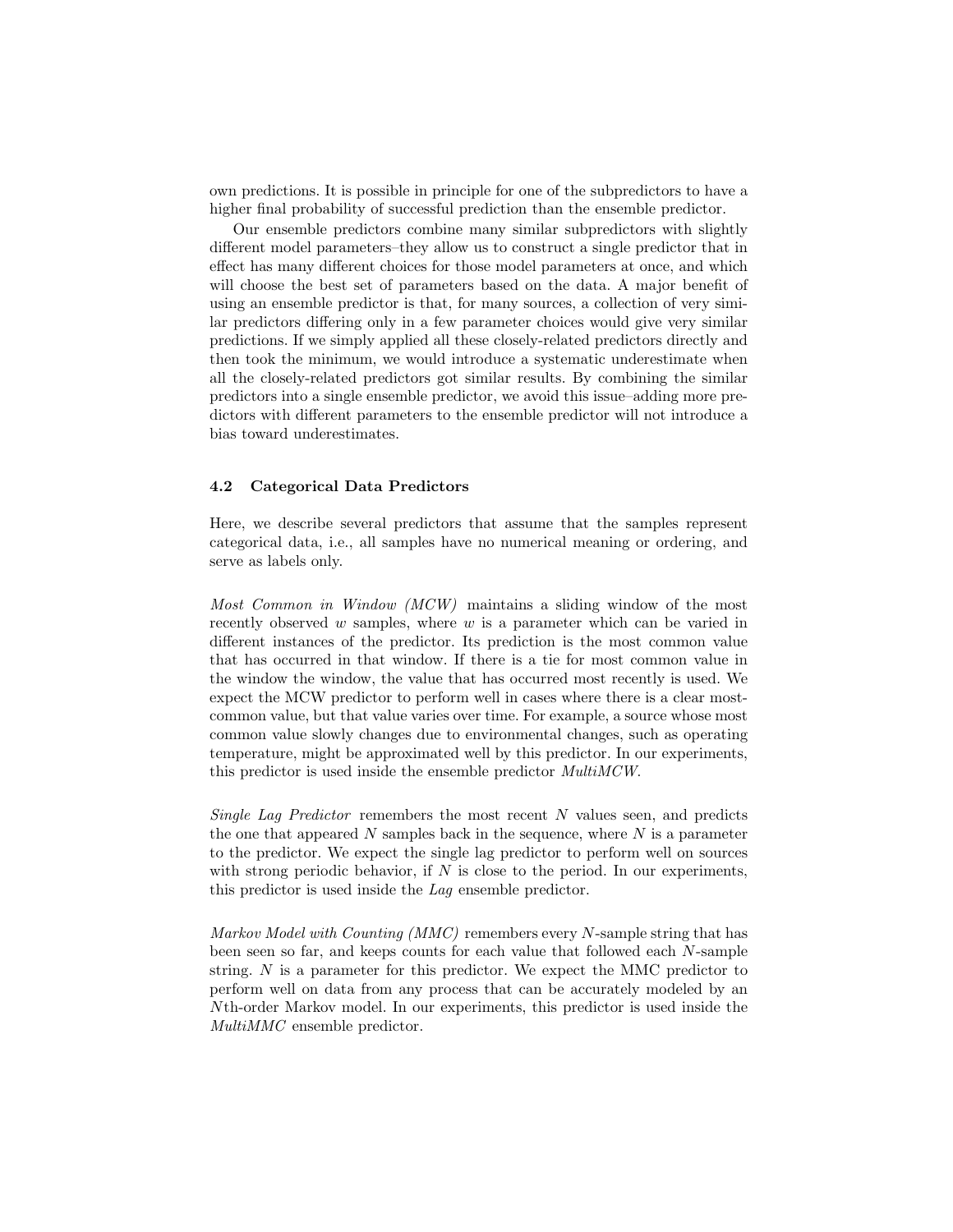LZ78Y keeps track of all observed strings of samples up to a maximum length of 32 until its dictionary reaches maximum size. For each such string, it keeps track of the most common value that immediately followed the string. (Note that even after the dictionary reaches maximum size, the counts continue to be updated.) Whenever the most recently seen samples match an entry in its dictionary, the predictor finds the longest such match, and predicts that the next sample will be the value that most often has followed this string so far. This predictor is based loosely on the LZ78 family of compression algorithms[17]. We expect the LZ78Y predictor to perform well the sort of data that would be efficiently compressed by LZ78-like compression algorithms. The LZ78Y predictor is used directly in our experiments.

Ensemble Predictors for Categorical Data We make use of three ensemble predictors based on categorical data. Each of the three predictors contains many very similar subpredictors, keeps track of which subpredictor has performed the best on the sequence so far, and uses that as the source of its predictions. This minimizes the error in estimates introduced by having many distinct predictors with very similar performance – the ensemble predictor's performance is measured on its predictions, not on the performance of the predictions of any one of its subpredictors.

Multi Most Common in Window Predictor (MultiMCW) contains several MCW subpredictors, each of which maintains a window of the most recently observed  $w$ samples, and predicts the value that has appeared most often in that  $w$ -sample window. This ensemble predictor is parameterized by the window sizes of its subpredictors w, where  $w \in \{63, 255, 1023, 4095\}$  for our experiments. We expect MultiMCW to perform well in cases where the most common value changes over time, but not too quickly. The wide range of window sizes is intended to give the predictor a good chance of tracking well with many different rates of change of the most common value.

Lag Predictor contains d subpredictors, one for each lag  $i \in \{1, \ldots, d\}$ , for a maximum depth  $d$ . This ensemble predictor is parameterized by  $d$ . We expect Lag to perform well on sources that exhibit periodic behavior, where the period is somewhere between 1 and d.

Multi Markov Model with Counting Predictor (MultiMMC) contains multiple MMC predictors.  $D$  is a parameter to the ensemble predictor, and specifies the number of MMC subpredictors, where each MMC sub predictor is parameterized by  $N \in \{1, \ldots, D\}$ . We expect MultiMMC to perform well on sources which can be modeled reasonably well by a Markov model of depth  $\{1, \ldots, D\}$ .

### 4.3 Numerical Predictors

We now describe predictors that assume that the samples are numerical–that is, that the integer values of the samples have some numerical meaning. Numerical models generally represent continuous data, whereas outputs of the entropy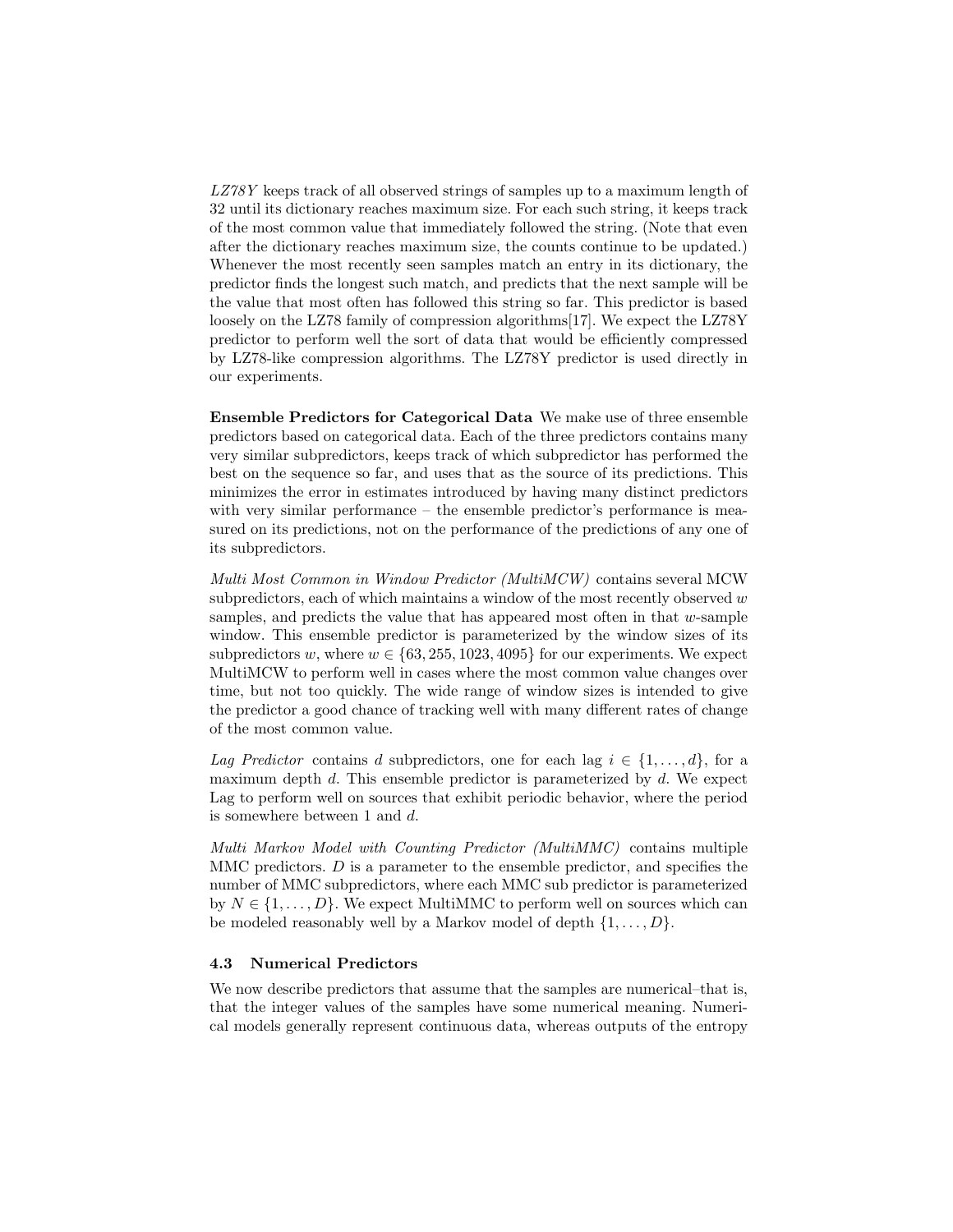sources are discrete. This raises an issue that did not exist for categorical predictors: the outputs from a numerical model may not exist in the output alphabet of the source. Because of this discrepancy in data types, the numerical predictors are constructed from two parts:

- 1. A numerical model and numerical prediction function, and
- 2. A grid that remembers all values seen so far and rounds all predictions to the nearest value that has been seen so far.

Moving Average  $(MA)$  Predictors compute the average of the last w values seen, where  $w$  is a parameter to the predictor. Note that the MA predictor always rounds its prediction to the nearest integer value it has seen so far in the sequence–on a binary sequence, an average of 0.7 leads to a prediction of a 1. We expect MA to be most successful when there is some periodic component to the source's behavior with period close to w. In our experiments, MA is used inside the MultiMA ensemble predictor.

First Difference (D1) Equation Predictor constructs a difference equation on the two most recent sample values, and uses it to predict the next value. For example, if the difference between the previous value  $x_{t-1}$  and the one before that  $x_{t-2}$  was  $\delta$ , then the predictor computes  $x_{t-1} + \delta$ , and then uses the output value seen so far that is closest to that value as the prediction. We expect D1 to be most successful when the source's behavior can be well-described by a first-order difference equation.

Ensemble Methods for Numerical Data Our single ensemble predictor for numerical data works in the same way as the ensemble predictors for categorical data work–it keeps track of which subpredictor has made the most correct predictions, and uses that one to make the next prediction of its own. Once again, the entropy estimate that results is based on the success of the ensemble predictor's predictions, not necessarily that of its most successful subpredictor.

MultiMA Predictor contains multiple MA predictors, and is parameterized by the window sizes  $w \in \{16, 32, 64, 128, 256, 512, 1024\}$  in our experiments.

# 5 Results

To determine whether simple predictive models were effective for the purpose of min-entropy estimation, we have applied the predictors presented above to simulated and real-world<sup>2</sup> data. We have also compared our results to the entropy estimators presented in SP 800-90B[4]. Our predictors in these experiments

<sup>2</sup> Any mention of commercial products or organizations is for informational purposes only; it is not intended to imply recommendation or endorsement by the National Institute of Standards and Technology nor is it intended to imply that the products identified are necessarily the best available for the purpose.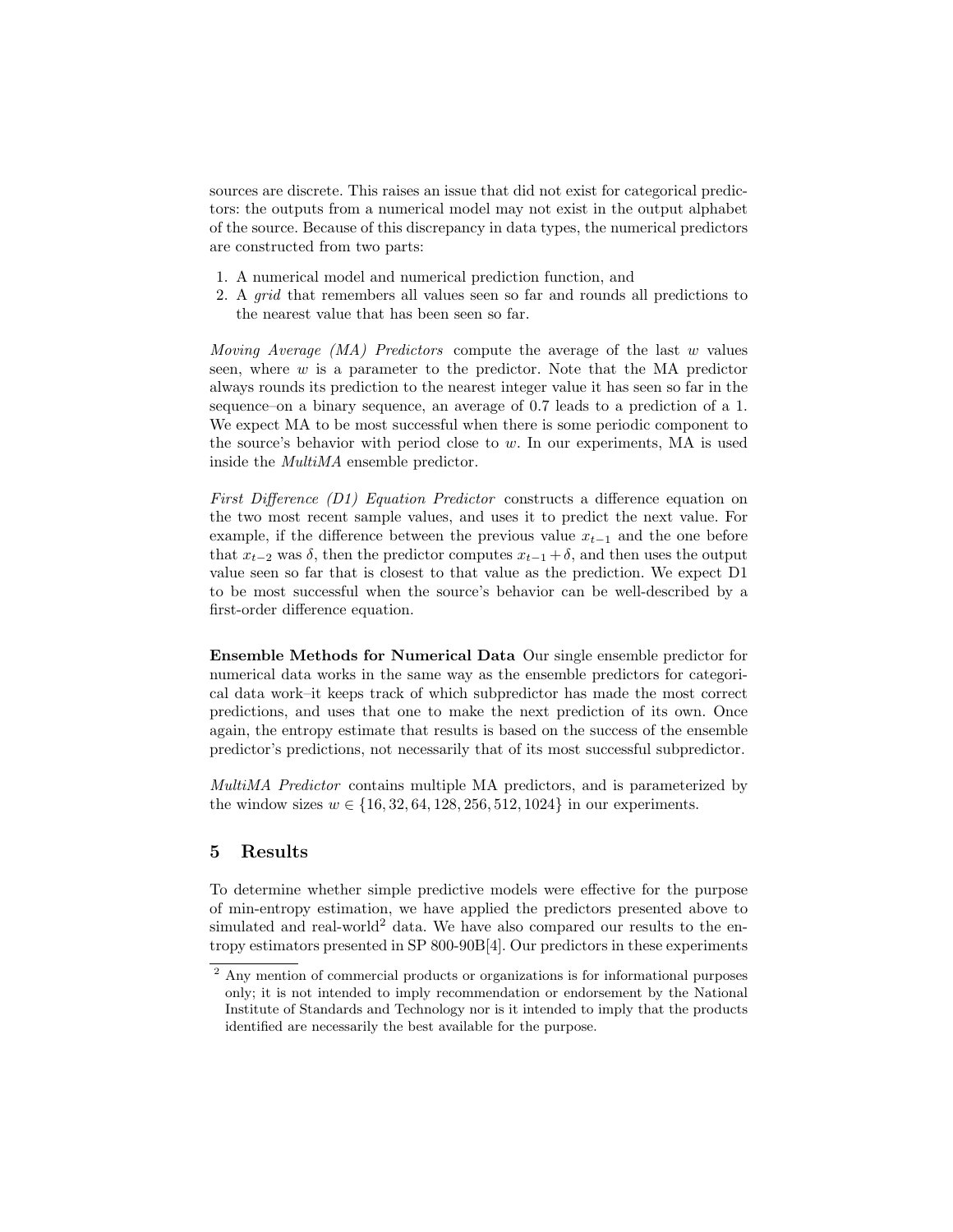compute an  $\alpha = 0.05$  upper-bound on the estimated probability from which a min-entropy estimate is computed. This matches the approach and value of  $\alpha$ used in the 90B estimates.

#### 5.1 NIST Entropy Estimation Suite

Draft NIST SP 800-90B [4] includes five estimators, which were originally specified in [9, 8]. These estimators are suitable for sources that do not necessarily satisfy the i.i.d. assumption.

- Collision test computes entropy based on the mean time for a repeated sample value.
- Partial collection test computes entropy based on the number of distinct sample values observed in segments of the outputs.
- $-$  *Markov test* estimates entropy by modeling the noise source outputs as a first-order Markov model.
- Compression test computes entropy based on how much the noise source outputs can be compressed.
- Frequency test computes entropy based on the number of occurrences of the most-likely value.

We refer to the estimators as the 90B estimators.

### 5.2 Simulated Data

Datasets of simulated sequences were produced using the following distribution families:

- $-$  Discrete uniform distribution: This is an i.i.d. source in which the samples are equally-likely.
- $-$  Discrete near-uniform distribution: This is an i.i.d source where all samples but one are equally-likely; the remaining sample has a higher probability than the rest.
- Normal distribution rounded to integers: This is an i.i.d. source where samples are drawn from a normal distribution and rounded to integer values.
- Time-varying normal distribution rounded to integers: This is a non-i.i.d. source where samples are drawn from a normal distribution and rounded to integer values, but the mean of the distribution moves along a sine curve to simulate a time-varying signal.
- $-$  *Markov Model:* This is a non-i.i.d. source where samples are generated using a kth-order Markov model.

Eighty simulated sources were created in each of the classes listed above. A sequence of 100 000 samples was generated from each simulated source, and estimates for min-entropy were obtained from the predictors and 90B estimators for each sequence. For each source, the correct min-entropy was derived from the known probability distribution.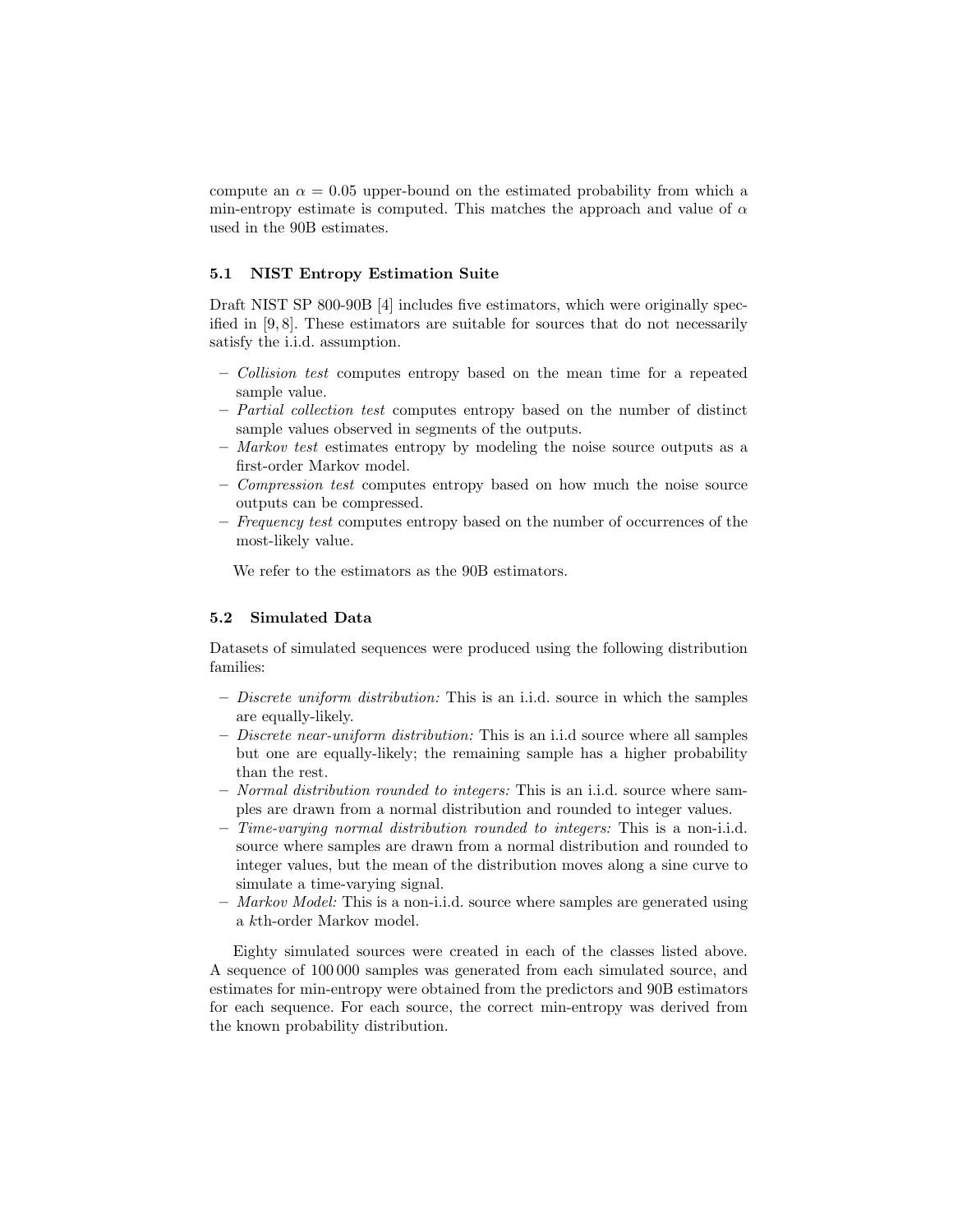

Fig. 2: Comparison of the lowest predictor entropy estimate, the lowest 90B entropy estimate, and the true entropy from 80 simulated sources with near-uniform distributions.

Figure 2 shows the results of the lowest estimate given by the 90B estimators<sup>3</sup> and the lowest estimate given by the predictors presented in this work, applied to simulated sources with near-uniform distributions. Near-uniform distributions are particularly interesting because the majority of the 90B estimators try to fit the data to a distribution in that family. Thus, one would expect the 90B estimators to work quite well. However, the plot shows that this is not always the case – there are several points where the 90B methods give massive underestimates.

Figure 3 shows results for the simulated sources with normal distributions. For this class of simulated source, the 90B estimators are prone to large underestimates. In most cases, the minimum estimate is the result of the partial collection estimator, although the compression and collision estimates are quite low as well. The results of the partial collection and collision estimates are highly dependent on the segment size, and it is unclear whether the current strategy for selecting the segment size is optimal. The compression estimator, based on Maurer's universal statistic<sup>[13]</sup>, does not contain the corrective factor  $c(L, K)$  that is used to reduce the standard deviation to account for dependencies between variables, and this is likely a factor in the low estimates.

Figure 4 shows that none of the 90B or predictor estimates were overestimates for the uniform sources, which is to be expected. Overall, underestimates given by the predictors were smaller than those given by the 90B estimators.

Figures 5 and 6 show that predictors did give a number of overestimates when applied to the Markov and time-varying normal sources, particularly as the true min-entropy increases. This suggests that the predictors, with the parameters used in these experiments, were unable to accurately model these sources. The 90B estimators gave both significant overestimates and underestimates for the

<sup>&</sup>lt;sup>3</sup> The implementation of the SP 800-90B estimators is slightly modified by removing the restriction that the output space is [0, ...,  $2<sup>b</sup> - 1$ ], where b is the maximum number of bits required to represent output values.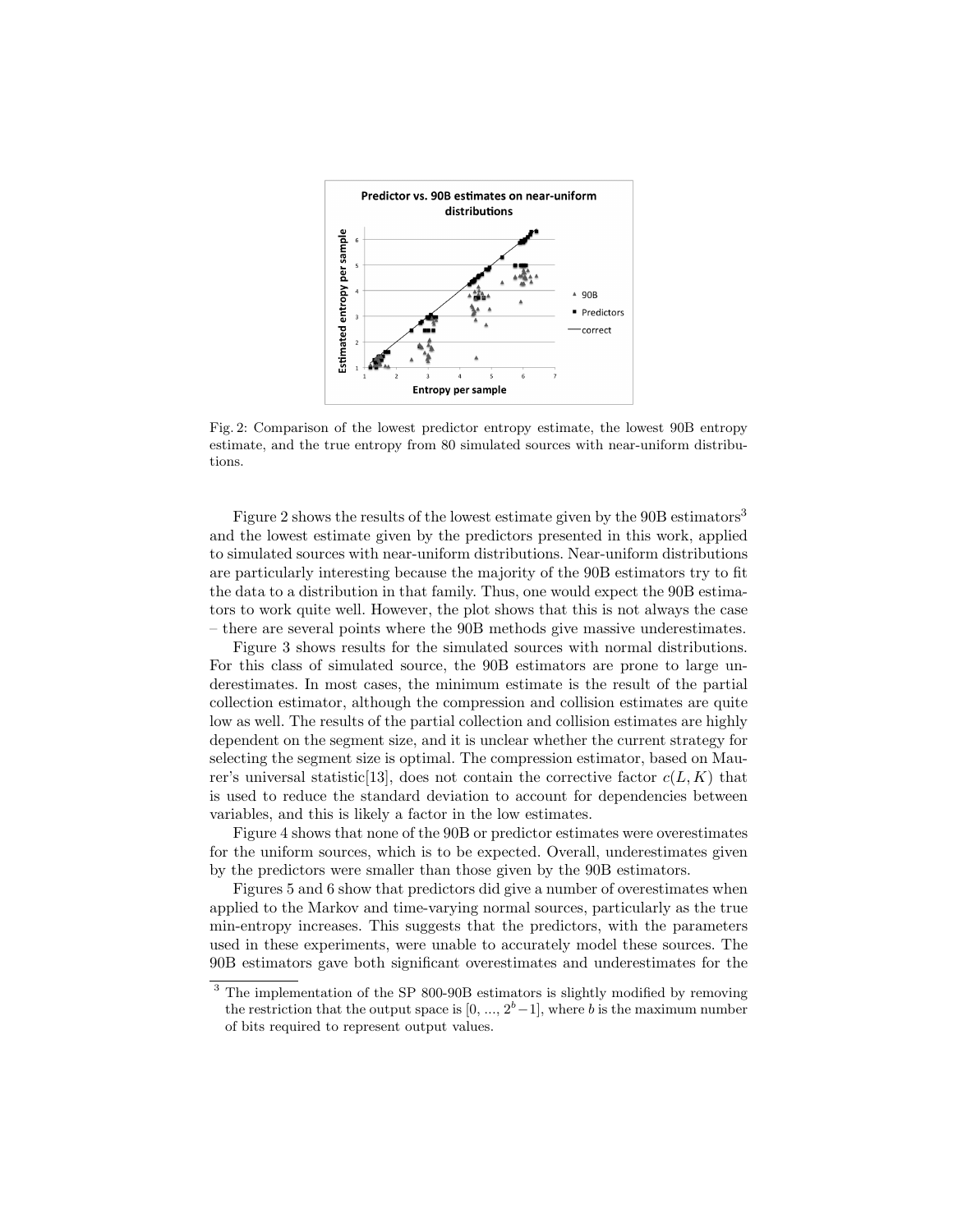

Fig. 3: Comparison of the lowest predictor entropy estimate, the lowest 90B entropy estimate, and the true entropy from 80 simulated sources with normal distributions.



Fig. 4: Comparison of lowest predictor entropy estimate, lowest 90B entropy estimate, and the true entropy from 80 simulated sources with uniform distributions.



Fig. 5: Comparison of lowest predictor entropy estimate, lowest 90B entropy estimate, and the true entropy from 80 simulated sources with Markov distributions.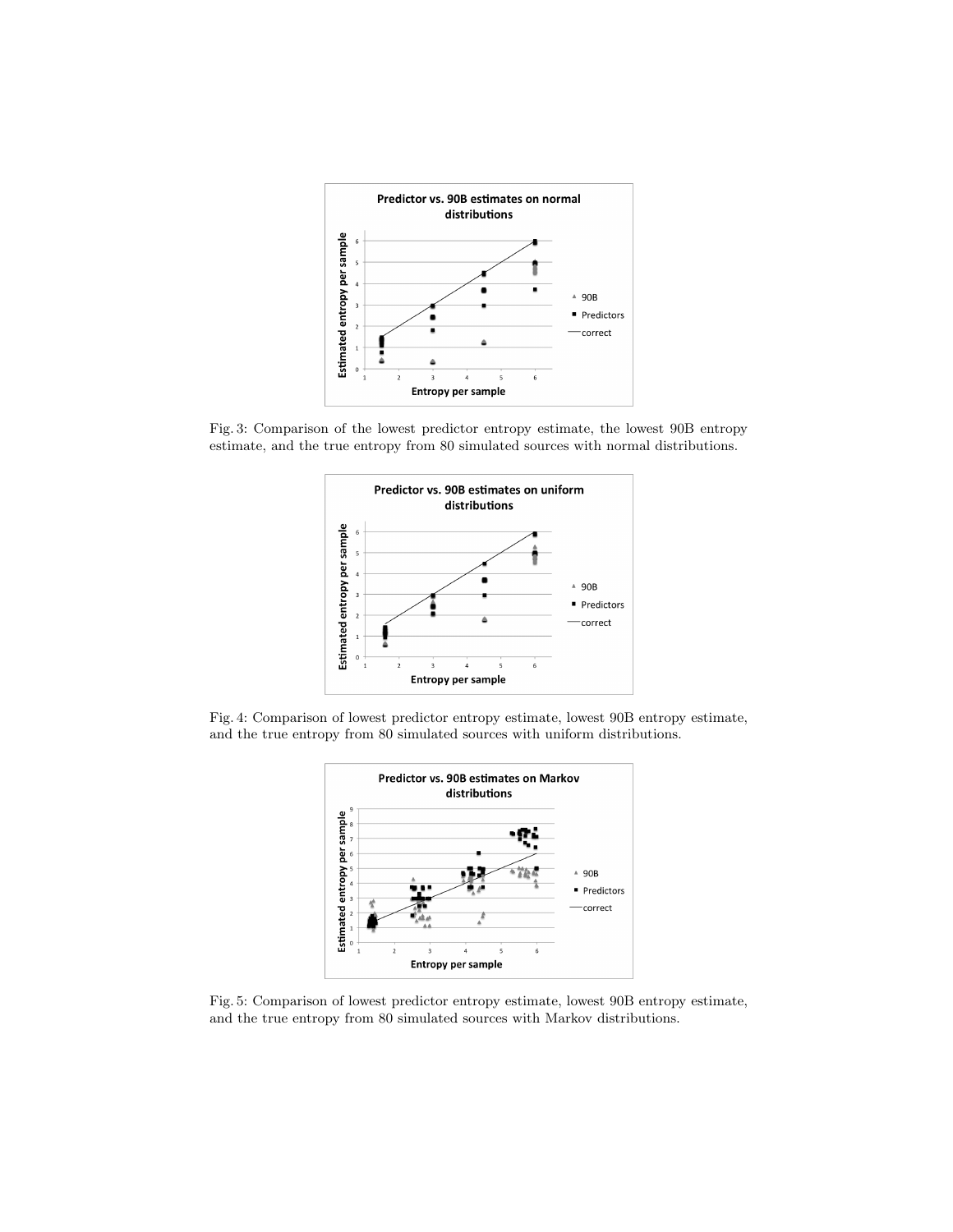

Fig. 6: Comparison of lowest predictor entropy estimate, lowest 90B entropy estimate, and the true entropy from 80 simulated sources with time-varying normal distributions.

Table 1: Error measures for the lowest 90B and predictor estimates by simulated source class.

| Simulated data class | 90B MSE | Predictor MSE | 90B MPE | Predictor MPE |
|----------------------|---------|---------------|---------|---------------|
| Uniform              | 2.4196  | 0.5031        | 37.9762 | 17.4796       |
| Near-uniform         | 1.4136  | 0.1544        | 26.6566 | 6.4899        |
| Normal               | 4.9680  | 0.4686        | 62.6330 | 14.1492       |
| Time-varying normal  | 3.0706  | 0.2564        | 54.1453 | 3.1706        |
| Markov               | 0.9973  | 0.8294        | 6.4339  | $-11.7939$    |

Markov sources, and tended towards large underestimates for the time-varying normal sources.

While it can be useful to look at the trends, it is often more informative to compare the errors. Table 1 shows the mean squared error (MSE) of the lowest 90B estimate and the lowest predictor estimate over 80 sequences from each class of simulated sources. For all five classes, the MSE was lower for the predictors than it was for the 90B estimators. This suggests that the predictors are better estimators; however, the MSE does not tell the entire story. Because of the nature of the problem, underestimates are preferred to overestimates, and MSE does not capture the sign of the error. To capture this, the mean percentage error (MPE) is provided in Table 1 as well.

The MPE values show that the average errors from the 90B and predictor estimates have the same sign, except in the case of the Markov sources.

#### 5.3 Real-World Data

Results were also obtained using random number generators deployed in the real world. The true entropy per sample for these sources is unknown, so no error can be computed for the estimators. However, the estimates from the predictors presented here can still be compared to the 90B estimates, based on the knowledge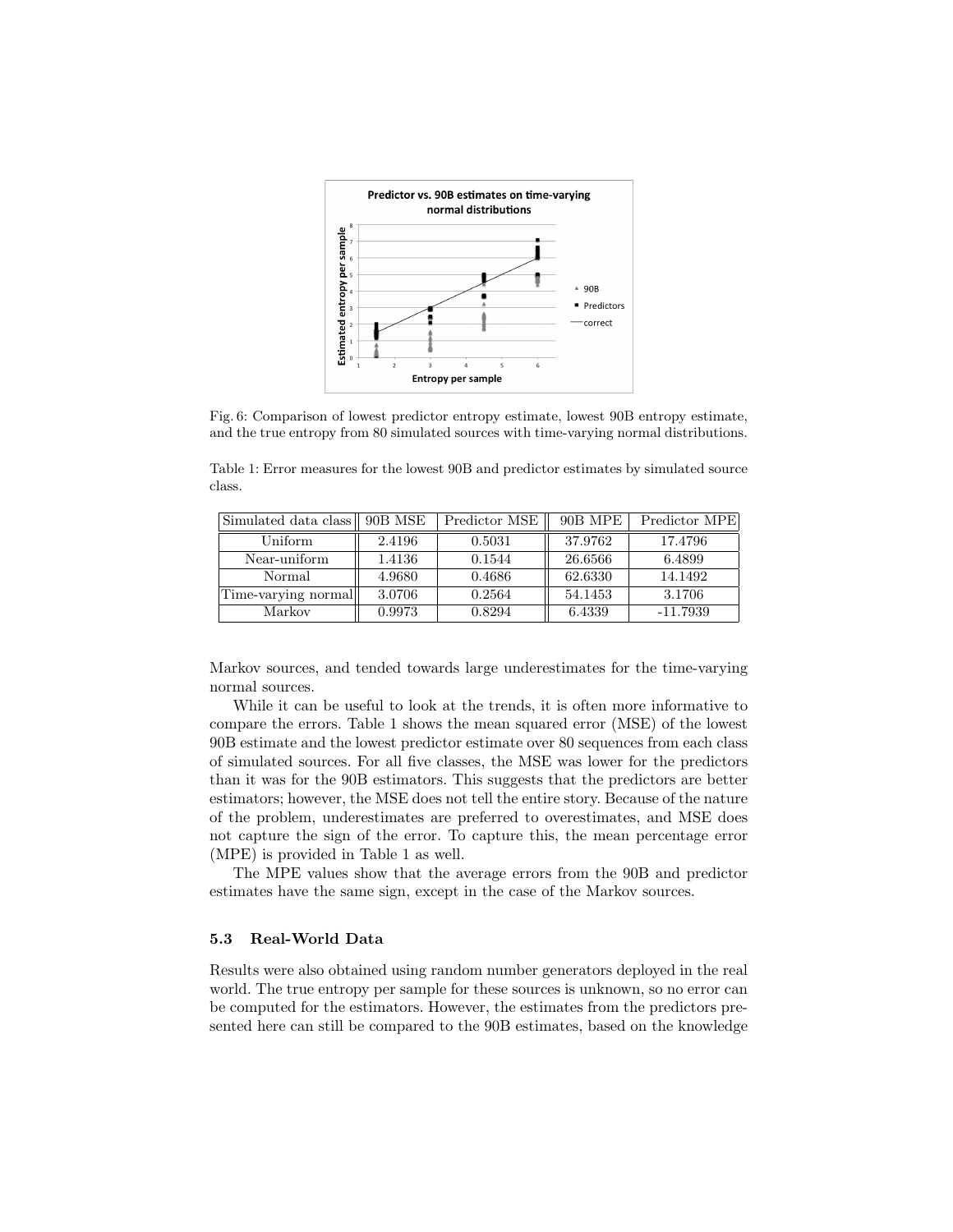that underestimates from predictors have theoretical bounds. The estimates of the real world sources are presented in Table 2.

RDTSC Three sequences were generated using the the last bit returned by calls to RDTSC, which returns the number of clock cycles since system startup. RDTSC1 has an output alphabet of  $\{0, 1\}$ , RDTSC4 has an output alphabet of  $\{0, \ldots, 15\}$ , and  $RDTSC8$  has an output alphabet of  $\{0, \ldots, 255\}$ . These sequences are processed. In particular, Von Neumann unbiasing was applied to the raw sequence generated by the repeated calls to RDTSC.

The lag predictor gives the lowest estimate for RDTSC1, the MultiMMC predictor gives the lowest estimate for RDTSC4, and the compression estimate gives the lowest estimate for RDTSC8. In RDTSC1, the lag predictor provides an estimate 0.205 below that of the 90B collision estimate, suggesting that there was periodicity that the 90B estimators were unable to detect. The predictors did not achieve significant gains over uninformed guessing when applied to RDTSC8, with the LZ78Y estimator performing particularly poorly on this sequence.

RANDOM.ORG [16] is a service that provides random numbers based on atmospheric noise. It allows the user to specify the minimum and maximum values that are output. The sequence used here consisted of bytes.

The predictors did not achieve significant gains over uninformed guessing when applied to this sequence, with the LZ78Y estimator performing particularly poorly on this sequence. One would expect that this is because of the cryptographic processing; the entropy estimates should be close to eight bits of entropy per sample. However, the 90B estimates are between 5.1830 and 5.6662. Although we cannot prove it, we suspect that this discrepancy comes from the inaccuracy of the estimators, rather than a weakness of the source.

Ubld.it The final two real-world sequences in this paper come from a TrueRNG device by Ubld.it [19]. The *Ubld.it1* sequence contained bits, and the *Ubld.it8* is the byte interpretation of the *Ubld.it1* bit sequence.

The difference between the lowest 90B and predictor estimates for the Ubld.it1 sequence was only 0.0071, which is not a significant difference. The results for Ubld.it8 are similar to those of the  $\mathbb{R}ANDOM \mathbb{O}M$  and  $\mathbb{R}DTSCS$  datasets – the predictors did not achieve significant gains over uninformed guessing, and the LZ78Y estimator gave an impossibly high result.

Across Datasets It is also informative to look at results across the real-world datasets, particularly when looking at bytes. For byte sequences, the 90B estimates are between five and six bits of entropy per sample, with the collision and compression estimators providing the lowest estimates. The LZ78Y predictor, on the other hand, provided impossible results of over 11 bits of entropy per sample. This indicates that the models constructed by the LZ78Y predictor are not good fits for these bytes sequences.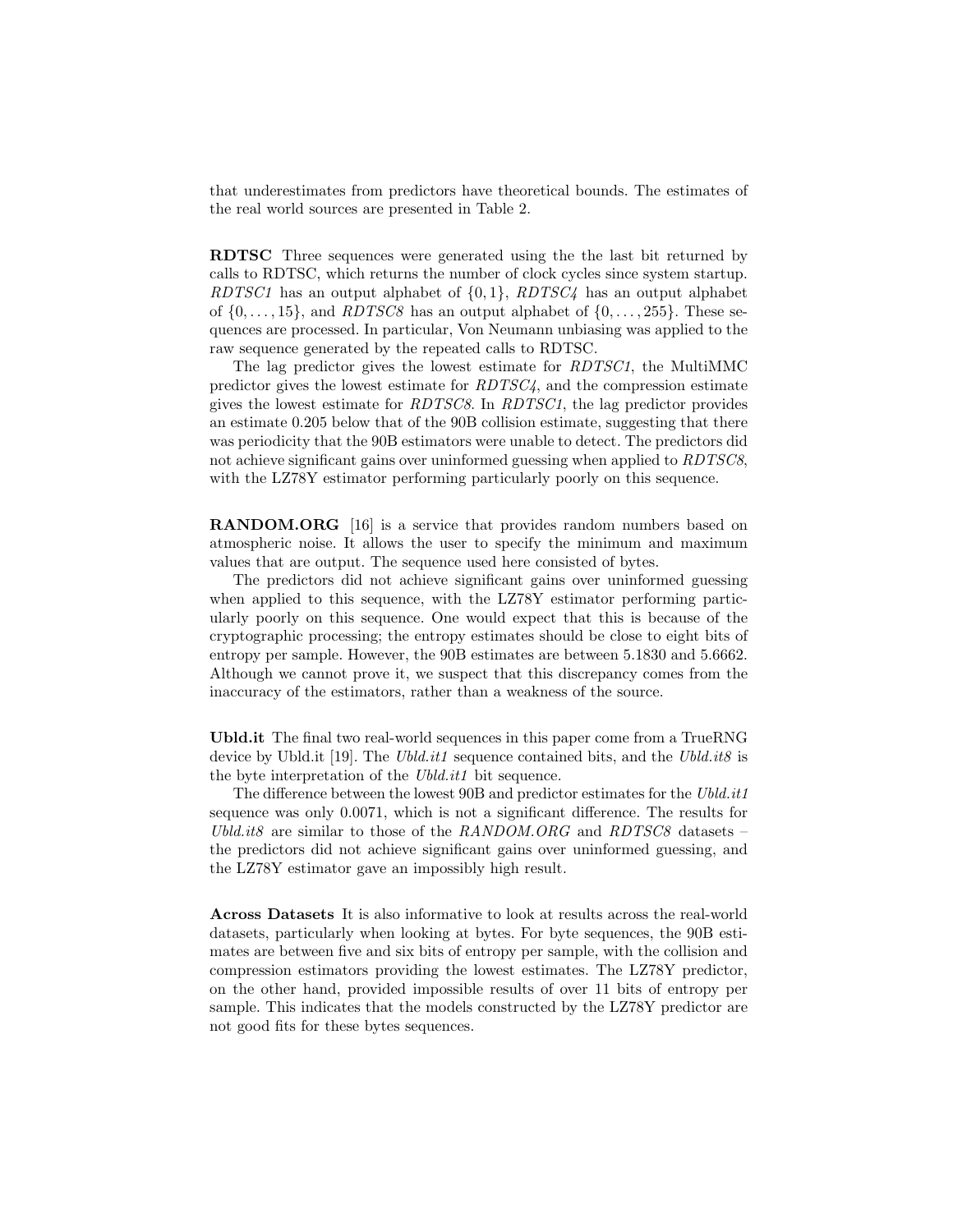Table 2: Entropy estimates for real world sources. The lowest entropy estimate for each source is shown in bold font.

| Estimator          |        |        |         | RDTSC1 RDTSC4 RDTSC8 RANDOM.ORG Ubld.it1 Ubld.it8 |        |         |
|--------------------|--------|--------|---------|---------------------------------------------------|--------|---------|
| Collision          | 0.9125 | 3.8052 | 5.3240  | 5.1830                                            | 0.9447 | 5.2771  |
| Compression        | 0.9178 | 3.6601 | 5.3134  | 5.1926                                            | 0.9285 | 5.5081  |
| Frequency          | 0.9952 | 3.9577 | 5.8666  | 5.6662                                            | 0.8068 | 5.8660  |
| Markov             | 0.9983 | 3.9582 | 5.7858  | 5.3829                                            | 0.8291 | 5.7229  |
| Partial Collection | 0.9258 | 3.7505 | 5.3574  | 5.5250                                            | 0.9407 | 5.8238  |
| D1                 | 0.9616 | 3.9986 | 7.9619  | 7.9126                                            | 0.8734 | 7.9489  |
| Lag                | 0.7075 | 3.9883 | 7.9546  | 7.9237                                            | 0.7997 | 7.9862  |
| LZ78Y              | 0.9079 | 3.9989 | 11.9615 | 11.5924                                           | 0.7997 | 11.8375 |
| MultiMA            | 0.9079 | 3.6458 | 7.9594  | 7.8508                                            | 0.8073 | 7.9441  |
| MultiMCW           | 0.9079 | 3.9888 | 7.9381  | 7.9744                                            | 0.8072 | 7.9544  |
| MultiMMC           | 0.9079 | 3.6457 | 7.9663  | 7.9237                                            | 0.8072 | 7.9880  |

#### 5.4 General Discussion

It is interesting that in both the simulated and real-world datasets, the 90B estimators seem prone to greater underestimation as the sequence sample size goes from bits to bytes. There are two limiting factors as sample sizes increase. First, the near-uniform distribution only contains two probability levels (p and q, where  $p > q$ , and any source distribution with more than two levels seems to cause p to increase, and therefore, the entropy decreases. Second, the Markov estimate "maps down" the sequence so that only six bits are used to construct the first-order model. Therefore, estimates from the set of 90B estimators are capped at six bits of entropy per sample.

# 6 Conclusions

In this work, we attempted to estimate the min-entropy of entropy sources using predictive models, and show that even simplistic learners are capable of estimating entropy. We have also compared results from our simplistic learners with those of the entropy estimation suite provided in [4].

Barak and Halevi [3] criticize the approach of estimating the entropy from the point of an attacker, by just testing the outputs. We agree that the entropy estimation of a noise source should be done by analyzing the physical properties of the source, constructing a model of its behavior, and using that to determine how much unpredictability is expected from the source. However, there are still a number of places where external tests of entropy estimates are very useful:

For the designer: The best efforts of the designer to understand the behavior of his noise source may not be fully successful. An independent test of the unpredictability of the source can help the designer recognize these errors.

For an evaluator: A testing lab or independent evaluator trying to decide how much entropy per sample a source provides will have limited time and expertise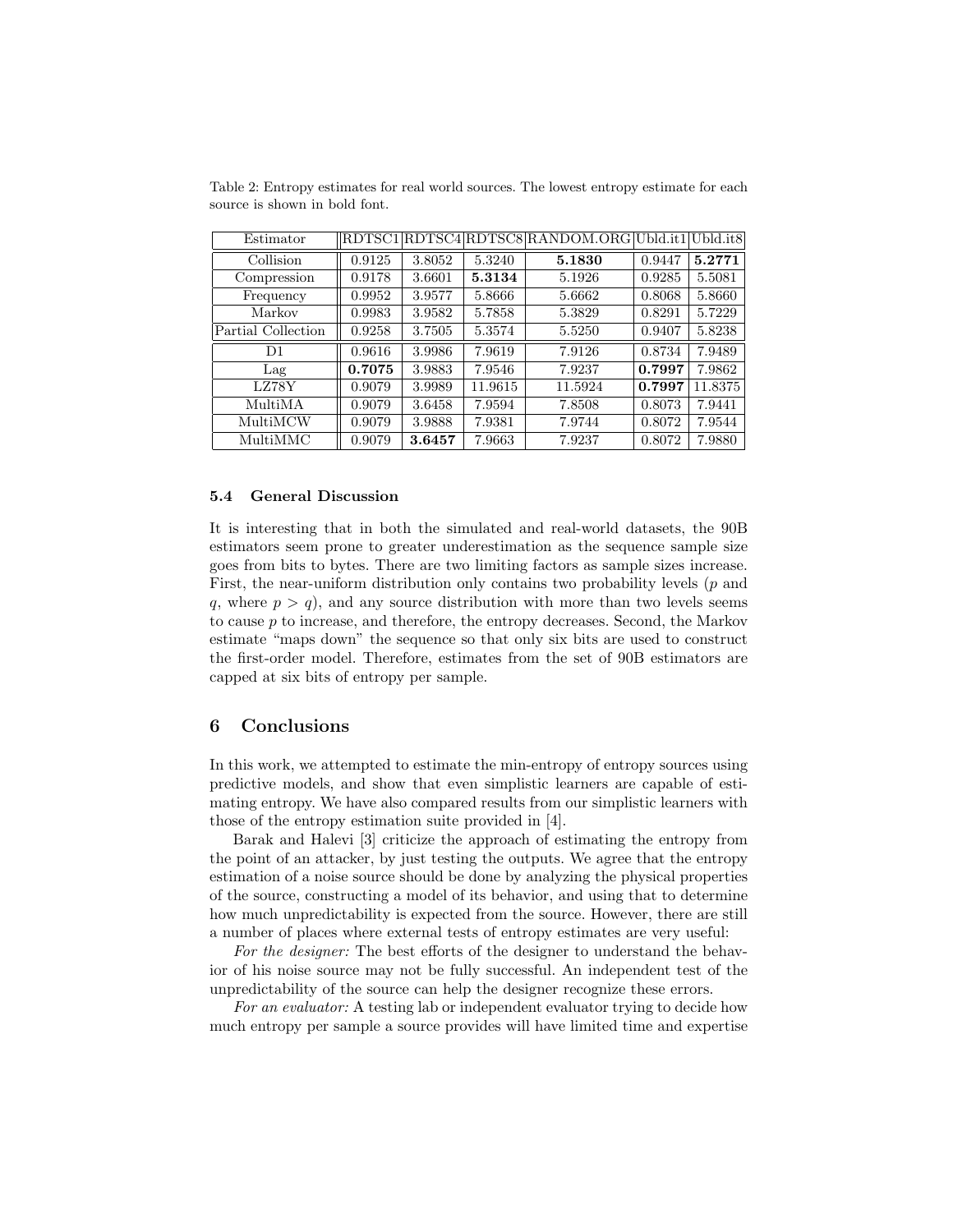to understand and verify the designer's analysis of his design. Entropy tests are very useful as a way for the evaluator to double-check the claims of the designer.

For the user: A developer making use of one or more noise sources can sensibly use an entropy estimation tool to verify any assumptions made by the designer.

Predictors are well-suited to providing a sanity-check on the entropy estimation done by the designer of a source based on some kind of deeper analysis, because they give an upper-bound estimate, which is very unlikely to be much below the correct entropy per sample. If the designer's model indicates that a source gives  $h$  bits of entropy per sample, and a predictor consistently estimates that it has much less than h bits/sample, this is strong evidence that the designer's estimate is wrong. Additionally, a designer who has a good model for his noise source can turn it into a predictor, and get an entropy estimate based on that model in a straightforward way. He can then evaluate the entropy of his source based on the minimum of these simple, general-purpose predictors and his own more carefully tailored one.

#### 6.1 Future Work

This work shows the usefulness of a number of simple, generic predictors for entropy estimation. The predictor framework is very closely related to the classification problem in machine learning. While the predictors presented in this work are simple, more sophisticated learning techniques may be used to construct more complex predictors. In future work, we will adapt mainstream classification algorithms and data stream mining algorithms to fit the predictor framework, and examine their effectiveness as generic predictors. Also, in future work, we hope to adapt the predictor framework for real-time health testing of noise sources.

Our hope is that this work inspires additional research in two different directions:

- 1. We hope that experts on the physical properties of specific noise sources will use the predictor framework to design better predictors that capture the behavior of those sources more precisely than our generic predictors.
- 2. We hope that experts from the machine learning community will bring more sophisticated machine-learning tools to bear on the practical problem of the entropy estimation of noise sources.

## 7 Acknowledgments

We would like to thank Stefan Lucks for his suggestion to a performance metric that considered runs of correct predictions. We would also like to thank Tim Hall for his implementations of the entropy estimates in [9], and John Deneker, Tim Hall, and Sonu Sankur for providing samples from real-world noise sources for testing.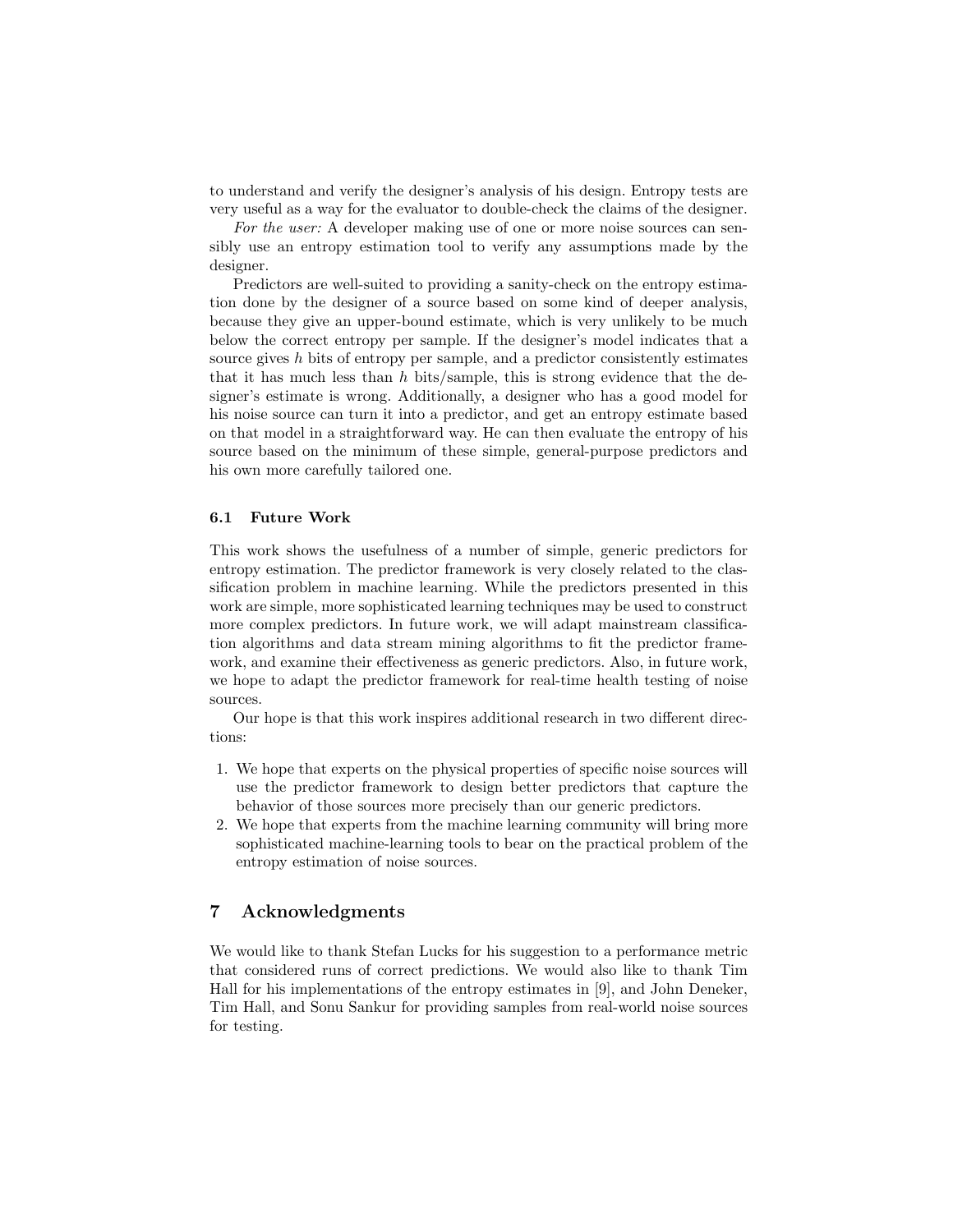## References

- 1. Cryptography Research Inc., Evaluation of VIA C3 Nehemiah Random Number Generator. Tech. rep. (Revision Dated: February 27,2003), http://www. cryptography.com/public/pdf/VIA\_rng.pdf
- 2. Antos, A., Kontoyiannis, I.: Convergence properties of functional estimates for discrete distributions. Random Struct. Algorithms 19(3-4), 163–193 (Oct 2001), http://dx.doi.org/10.1002/rsa.10019
- 3. Barak, B., Halevi, S.: A model and architecture for pseudo-random generation with applications to /dev/random. In: Proceedings of the 12th ACM Conference on Computer and Communications Security. pp. 203–212. CCS '05, ACM, New York, NY, USA (2005), http://doi.acm.org/10.1145/1102120.1102148
- 4. Barker, E., Kelsey, J.: NIST Draft Special Publication 800-90 B: Recommendation for the Entropy Sources Used for Random Bit Generation (August 2012), http://csrc.nist.gov/publications/drafts/800-90/draft-sp800-90b.pdf
- 5. Dorrendorf, L., Gutterman, Z., Pinkas, B.: Cryptanalysis of the random number generator of the windows operating system. ACM Trans. Inf. Syst. Secur. 13(1), 10:1–10:32 (Nov 2009)
- 6. Feller, W.: An Introduction to Probability Theory and its Applications, vol. One, chap. 13. John Wiliey and Sons, Inc. (1950)
- 7. Gutterman, Z., Pinkas, B., Reinman, T.: Analysis of the linux random number generator. In: Proceedings of the 2006 IEEE Symposium on Security and Privacy. pp. 371–385. SP '06, IEEE Computer Society, Washington, DC, USA (2006), http: //dx.doi.org/10.1109/SP.2006.5
- 8. Hagerty, P.: Presentation of non-iid tests. In: NIST Random Bit Generation Workshop (2012), http://csrc.nist.gov/groups/ST/rbg workshop 2012/hagerty.pdf
- 9. Hagerty, P., Draper, T.: Entropy bounds and statistical tests. In: NIST Random Bit Generation Workshop (2012), http://csrc.nist.gov/groups/ST/rbg workshop 2012/hagerty entropy paper.pdf
- 10. Heninger, N., Durumeric, Z., Wustrow, E., Halderman, J.A.: Mining your Ps and Qs: Detection of widespread weak keys in network devices. In: Proceedings of the 21st USENIX Security Symposium (Aug 2012)
- 11. Kontoyiannis, I., Algoet, P., Suhov, Y.M., Wyner, A.: Nonparametric entropy estimation for stationary processes and random fields, with applications to English text. IEEE Trans. Inform. Theory 44, 1319–1327 (1998)
- 12. Lauradoux, C., Ponge, J., Roeck, A.: Online Entropy Estimation for Non-Binary Sources and Applications on iPhone. Research Report RR-7663, INRIA (Jun 2011), https://hal.inria.fr/inria-00604857
- 13. Maurer, U.M.: A universal statistical test for random bit generators. J. Cryptology 5(2), 89–105 (1992), http://dx.doi.org/10.1007/BF00193563
- 14. FIPS PUB 140-2, Security Requirements for Cryptographic Modules (2002), U.S. Department of Commerce/National Institute of Standards and Technology
- 15. Paninski, L.: Estimation of entropy and mutual information. Neural Comput. 15(6), 1191–1253 (Jun 2003), http://dx.doi.org/10.1162/089976603321780272
- 16. RANDOM.ORG: https://www.random.org/
- 17. Sayood, K.: Introduction to Data Compression, chap. 5. Morgan Kaufmann, third edn. (2006)
- 18. Shannon, C.: Prediction and entropy of printed english. Bell System Technical Journal 30, 50–64 (January 1951), https://archive.org/details/bstj30-1-50
- 19. ubld.it: TrueRNG, http://ubld.it/products/truerng-hardware-random-number-generator/